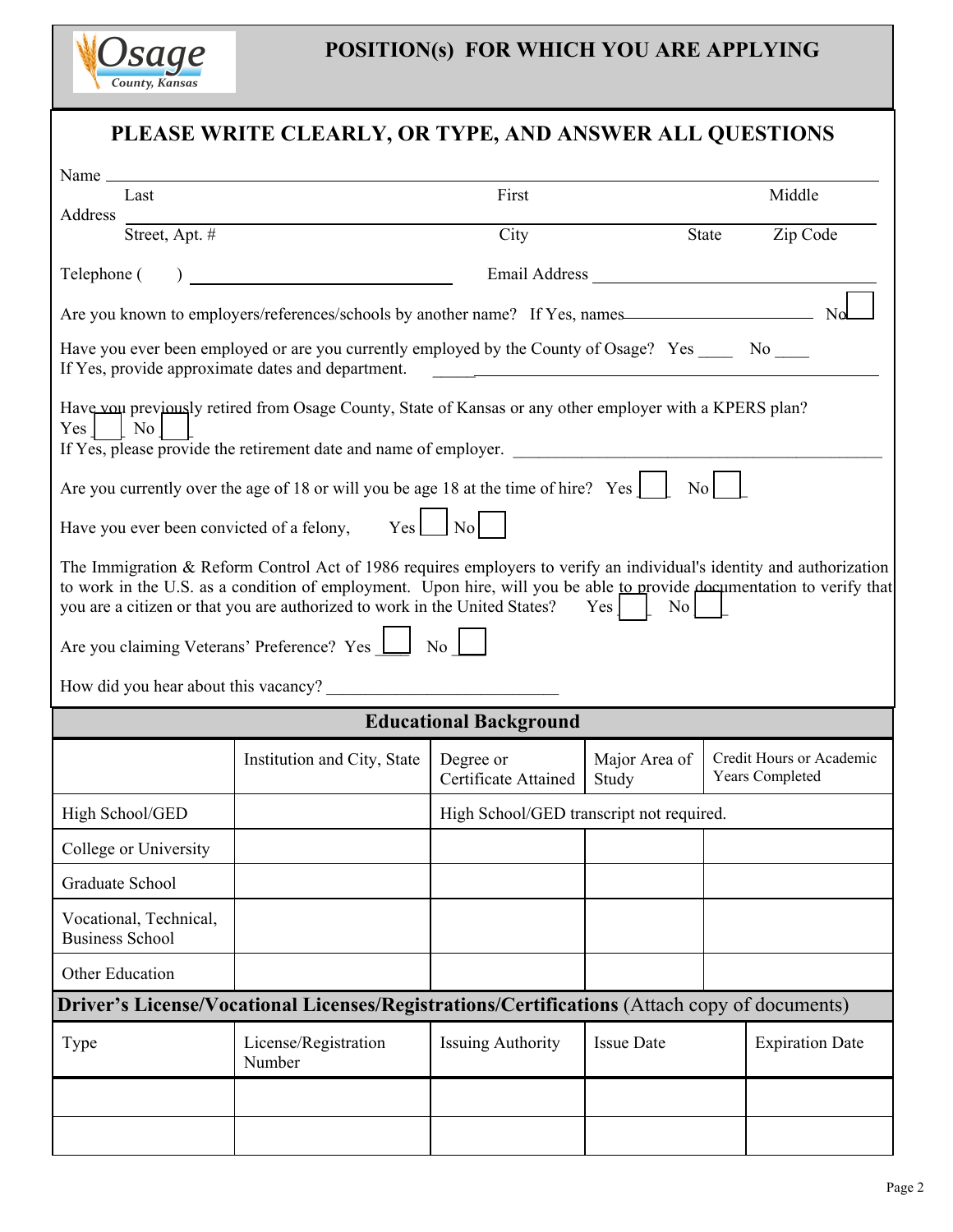| Work Experience - List your last three employers or last three positions, starting with the most<br>recent. Attach a Supplement to Employment Application or other pages if you want to include more positions.                                                                                                                                                                                                                                                        |                                                                                                                                                                                                                                      |                           |                                                                                                                 |  |  |  |  |  |
|------------------------------------------------------------------------------------------------------------------------------------------------------------------------------------------------------------------------------------------------------------------------------------------------------------------------------------------------------------------------------------------------------------------------------------------------------------------------|--------------------------------------------------------------------------------------------------------------------------------------------------------------------------------------------------------------------------------------|---------------------------|-----------------------------------------------------------------------------------------------------------------|--|--|--|--|--|
| Month & Year                                                                                                                                                                                                                                                                                                                                                                                                                                                           | Name/Address of Employer                                                                                                                                                                                                             | Reason for Leaving        | $\Box$ Paid Employment<br>$\Box$ Unpaid Experience                                                              |  |  |  |  |  |
|                                                                                                                                                                                                                                                                                                                                                                                                                                                                        |                                                                                                                                                                                                                                      |                           | $\Box$ Full-time<br>$\Box$ Part-time<br>□ Number of hours per week _____<br>Ending Pay \$___________ per ______ |  |  |  |  |  |
| Title <u>and the series of the series of the series of the series of the series of the series of the series of the series of the series of the series of the series of the series of the series of the series of the series of t</u><br>Duties and the contract of the contract of the contract of the contract of the contract of the contract of the contract of the contract of the contract of the contract of the contract of the contract of the contract of the |                                                                                                                                                                                                                                      |                           |                                                                                                                 |  |  |  |  |  |
|                                                                                                                                                                                                                                                                                                                                                                                                                                                                        |                                                                                                                                                                                                                                      |                           |                                                                                                                 |  |  |  |  |  |
|                                                                                                                                                                                                                                                                                                                                                                                                                                                                        |                                                                                                                                                                                                                                      |                           |                                                                                                                 |  |  |  |  |  |
|                                                                                                                                                                                                                                                                                                                                                                                                                                                                        |                                                                                                                                                                                                                                      |                           |                                                                                                                 |  |  |  |  |  |
| May we contact this Employer? Yes<br>NO                                                                                                                                                                                                                                                                                                                                                                                                                                |                                                                                                                                                                                                                                      |                           |                                                                                                                 |  |  |  |  |  |
| Supervisor's Name<br>Supervisor's Phone Number                                                                                                                                                                                                                                                                                                                                                                                                                         |                                                                                                                                                                                                                                      |                           |                                                                                                                 |  |  |  |  |  |
| Month & Year                                                                                                                                                                                                                                                                                                                                                                                                                                                           | Name/Address of Employer                                                                                                                                                                                                             | Reason for Leaving        | $\Box$ Paid Employment<br>$\Box$ Unpaid Experience                                                              |  |  |  |  |  |
| $From \_$                                                                                                                                                                                                                                                                                                                                                                                                                                                              |                                                                                                                                                                                                                                      |                           | $\Box$ Full-time $\Box$ Part-time                                                                               |  |  |  |  |  |
|                                                                                                                                                                                                                                                                                                                                                                                                                                                                        |                                                                                                                                                                                                                                      |                           | □ Number of hours per week _____<br>Ending Pay \$                                                               |  |  |  |  |  |
| Title <u>in the series of the series of the series of the series of the series of the series of the series of the series of the series of the series of the series of the series of the series of the series of the series of th</u>                                                                                                                                                                                                                                   |                                                                                                                                                                                                                                      |                           |                                                                                                                 |  |  |  |  |  |
|                                                                                                                                                                                                                                                                                                                                                                                                                                                                        |                                                                                                                                                                                                                                      |                           |                                                                                                                 |  |  |  |  |  |
|                                                                                                                                                                                                                                                                                                                                                                                                                                                                        |                                                                                                                                                                                                                                      |                           |                                                                                                                 |  |  |  |  |  |
| List Computer Skills used in this Position                                                                                                                                                                                                                                                                                                                                                                                                                             |                                                                                                                                                                                                                                      |                           |                                                                                                                 |  |  |  |  |  |
| May we contact this Employer? Yes<br>No<br>Largest Number of People Supervised                                                                                                                                                                                                                                                                                                                                                                                         |                                                                                                                                                                                                                                      |                           |                                                                                                                 |  |  |  |  |  |
|                                                                                                                                                                                                                                                                                                                                                                                                                                                                        | Supervisor's Name                                                                                                                                                                                                                    | Supervisor's Phone Number |                                                                                                                 |  |  |  |  |  |
| Month & Year                                                                                                                                                                                                                                                                                                                                                                                                                                                           | Name/Address of Employer                                                                                                                                                                                                             | Reason for Leaving        | $\Box$ Paid Employment<br>$\Box$ Unpaid Experience                                                              |  |  |  |  |  |
| From $\qquad \qquad$                                                                                                                                                                                                                                                                                                                                                                                                                                                   |                                                                                                                                                                                                                                      |                           | $\Box$ Full-time<br>$\Box$ Part-time                                                                            |  |  |  |  |  |
|                                                                                                                                                                                                                                                                                                                                                                                                                                                                        |                                                                                                                                                                                                                                      |                           | $\Box$ Number of hours per week<br>Ending Pay \$ __________ per _______                                         |  |  |  |  |  |
|                                                                                                                                                                                                                                                                                                                                                                                                                                                                        | Title <u>the same of the same of the same of the same of the same of the same of the same of the same of the same of the same of the same of the same of the same of the same of the same of the same of the same of the same of</u> |                           |                                                                                                                 |  |  |  |  |  |
|                                                                                                                                                                                                                                                                                                                                                                                                                                                                        |                                                                                                                                                                                                                                      |                           |                                                                                                                 |  |  |  |  |  |
|                                                                                                                                                                                                                                                                                                                                                                                                                                                                        |                                                                                                                                                                                                                                      |                           |                                                                                                                 |  |  |  |  |  |
|                                                                                                                                                                                                                                                                                                                                                                                                                                                                        |                                                                                                                                                                                                                                      |                           |                                                                                                                 |  |  |  |  |  |
| May we contact this Employer? Yes<br>No<br>Largest Number of People Supervised                                                                                                                                                                                                                                                                                                                                                                                         |                                                                                                                                                                                                                                      |                           |                                                                                                                 |  |  |  |  |  |
| Supervisor's Phone Number<br>Supervisor's Name                                                                                                                                                                                                                                                                                                                                                                                                                         |                                                                                                                                                                                                                                      |                           |                                                                                                                 |  |  |  |  |  |